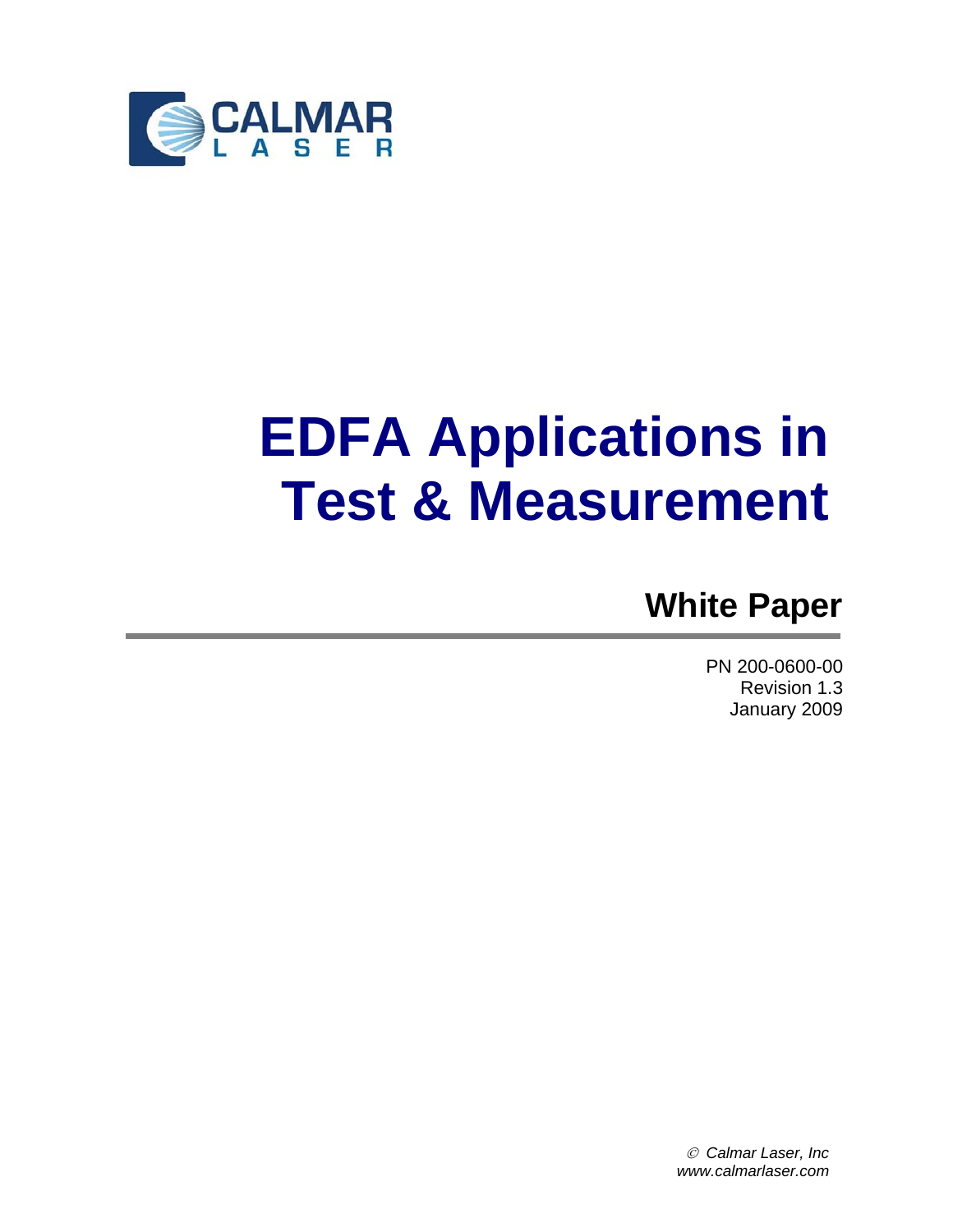

# **Overview**

Erbium doped fiber amplifiers (EDFAs) amplify optical pulses without any O/E/O conversion. Prior to the advent of EDFAs, optical signals had to be first converted into electrical signals, then amplified by converting them back to optical signals. Optical amplification is a more attractive alternative because it is less expensive. Indeed, optical amplification is much less expensive when used in DWDM transmission systems, because one EDFA can amplify multiple optical signals simultaneously. An EDFA is shown in Figure 1.



**Figure 1 – Simplified Schematic of EDFA** 

Calmar's EDFAs are designed according to classic principles, but with two important exceptions:

- In response to customer requests for EDFAs capable of amplifying optical signals at data rates higher than 10 Gb/s, Calmar has incorporated dispersion compensating fiber into its EDFA modules. Calmar's in-depth understanding of the interplay between dispersion, signal strength, and non-linear effects, has enabled the company to design EDFAs that outperform the alternatives at high bit rates.
- Recognizing the need for polarization control, Calmar has developed a family of EDFAs designed and carefully manufactured to ensure that polarization is maintained everywhere within the amplifier.

These enhancements enable Calmar's EDFAs to amplify optical signals without penalty due to dispersion or polarization effects.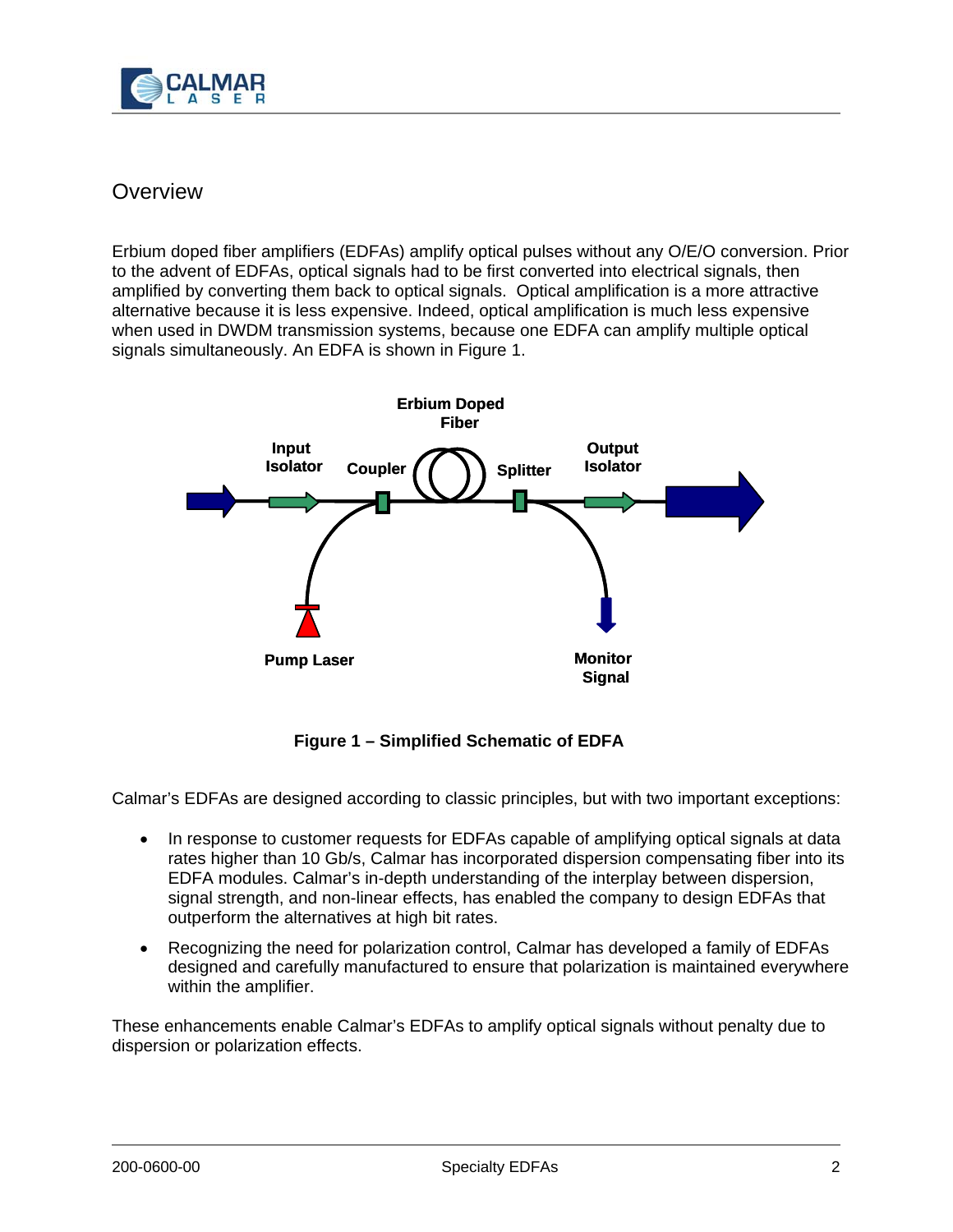

# **Features**

- Small signal gain 25 35 dB
- Saturated output power 15 37 dBm
- Wavelength range 1530 1565 nm
- Input power range  $-25$  to  $+10$  dBm
- Low noise figures
- Dispersion compensation 0.03 ps/nm
- Polarization extinction ratio > 22 dB
- Easy configuration and operation
- Long term stability



### Applications

Although Calmar's EDFAs have been designed for a wide range of applications, they are perhaps best suited for applications using ultrafast lasers. Test applications such as high-resolution optical time domain reflectometry (OTDR), require high peak powers and picosecond pulse widths. The high peak powers necessary to overcome the inherent attenuation in fibers can be achieved by amplifying the pulsed laser output using an EDFA. Similarly, characterization of dispersion in optical fibers, another application requiring very short pulses, typically uses EDFAs to achieve the necessary high launch powers.

The increasing demand for bandwidth in telecom networks is driving the need for 40 Gb/s, and higher, bit rates. Long haul transmission of high bit rate signals requires high signal to noise ratios (SNR), and, this, in turn, requires amplification of the optical signal prior to launching into the optical fiber.

EDFAs can also used in combination with ultrafast laser sources in a wide range of material diagnostic applications, including analysis of semiconductor materials used in telecom components, and bio-medical analysis. In these applications, EDFAs are used because of their ability to provide sufficient optical power without impacting the short pulse widths and clean pulse shapes that are needed.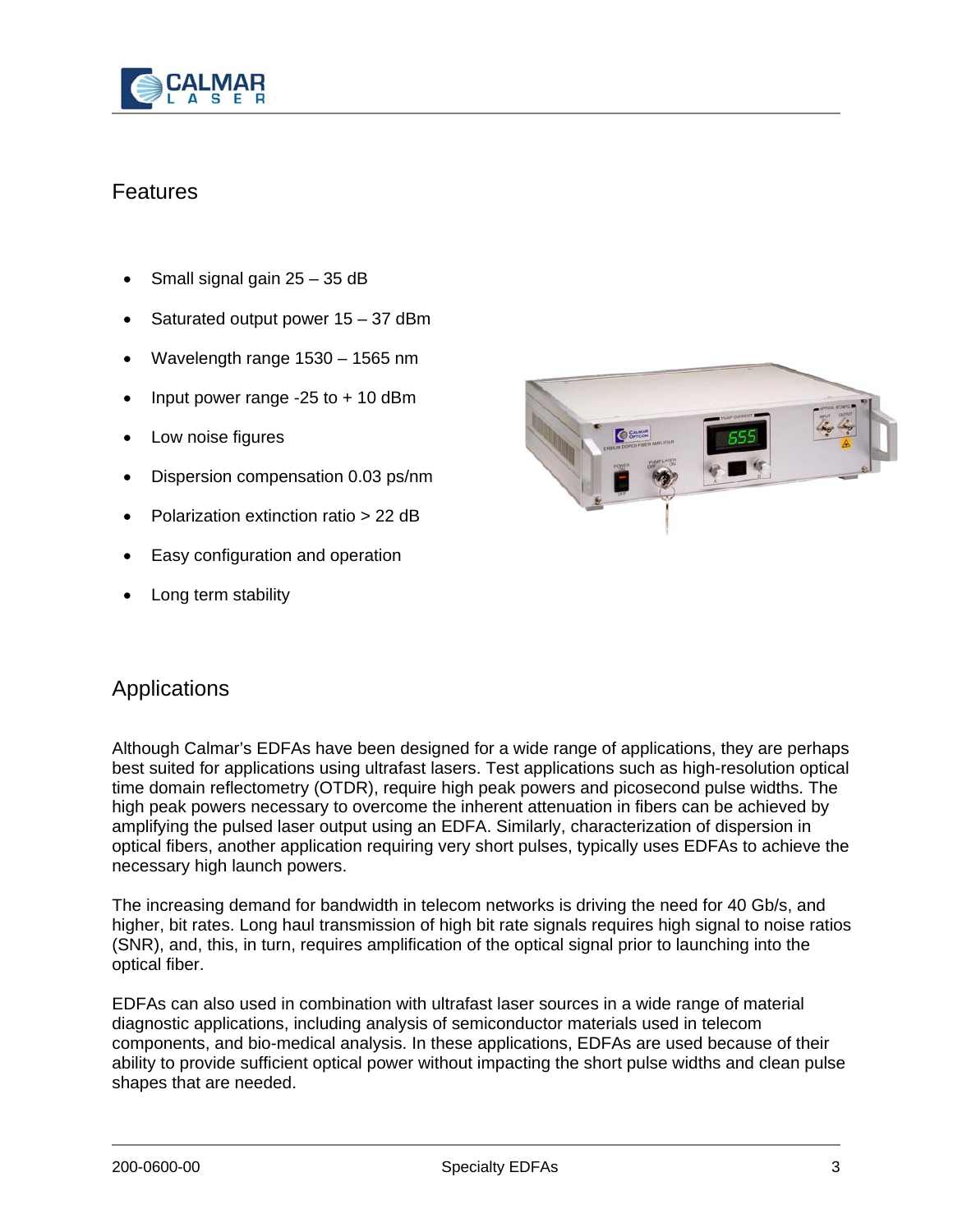

# Technical Specifications

Table 1 provides specifications for the EDFAs in Calmar's family of low dispersion EDFAs, while table 2 provides specifications for the EDFAs in Calmar's family of polarization maintaining EDFAs. All specifications are subject to change without notice.

| <b>Model</b><br><b>Number</b>          | AMP-LD-15                         | AMP-LD-17                         | AMP-LD-20                         | AMP-LD-23                         |
|----------------------------------------|-----------------------------------|-----------------------------------|-----------------------------------|-----------------------------------|
| <b>Output Power (dBm)</b>              | 15                                | 17                                | 20                                | 23                                |
| Small Signal Gain (dB)                 | 25                                | 30                                | 35                                | 35                                |
| <b>Input Power Range</b><br>(dBm)      | $-25$ to $+10$                    | $-25$ to $+10$                    | $-25$ to $+10$                    | $-25$ to $+10$                    |
| Wavelength (nm)                        | 1530 - 1565                       | 1530 - 1565                       | 1530 - 1565                       | 1530 - 1560                       |
| Noise Figure (dB)                      | < 4.5                             | < 5.0                             | < 6.0                             | < 6.0                             |
| <b>Chromatic Dispersion</b><br>(ps/nm) | 0.03                              | 0.03                              | 0.03                              | 0.03                              |
| <b>Operating Voltage (V)</b>           | 85 - 264 AC                       | 85 - 264 AC                       | 85 - 264 AC                       | 85 - 264 AC                       |
| Dimensions (cm)                        | $37(w) \times 16(d) \times 25(h)$ | $37(w) \times 16(d) \times 25(h)$ | $37(w) \times 16(d) \times 25(h)$ | $37(w) \times 16(d) \times 25(h)$ |

| Table 1 - Specifications for Low Dispersion EDFAs |  |
|---------------------------------------------------|--|
|---------------------------------------------------|--|

| <b>Model</b><br><b>Number</b>          | <b>AMP-PM-18</b>                  | <b>AMP-PM-22</b>                  | AMP-PM-30                         | AMP-PM-37                         |
|----------------------------------------|-----------------------------------|-----------------------------------|-----------------------------------|-----------------------------------|
| <b>Output Power (dBm)</b>              | 18                                | 22                                | 30                                | 37                                |
| Input Power Range (dBm)                | $-25$ to $+10$                    | $-25$ to $+10$                    | $0 - 3$                           | $0 - 3$                           |
| Wavelength (nm)                        | 1530 - 1565                       | 1530 - 1565                       | 1540 - 1567                       | 1540 - 1570                       |
| Noise Figure (dB)                      | < 5.5                             | < 6.0                             | < 6.0                             | < 6.0                             |
| <b>Polarization Extinction</b><br>(dB) | >17                               | >17                               | >17                               | >17                               |
| <b>Operating Voltage (V)</b>           | 85 - 264 AC                       | 85 - 264 AC                       | 85 - 264 AC                       | 85 - 264 AC                       |
| Dimensions (cm)                        | $33(w) \times 25(d) \times 12(h)$ | $33(w) \times 25(d) \times 12(h)$ | $33(w) \times 25(d) \times 12(h)$ | $33(w) \times 25(d) \times 12(h)$ |

#### **Table 2 – Specifications for Polarization Maintaining EDFAs**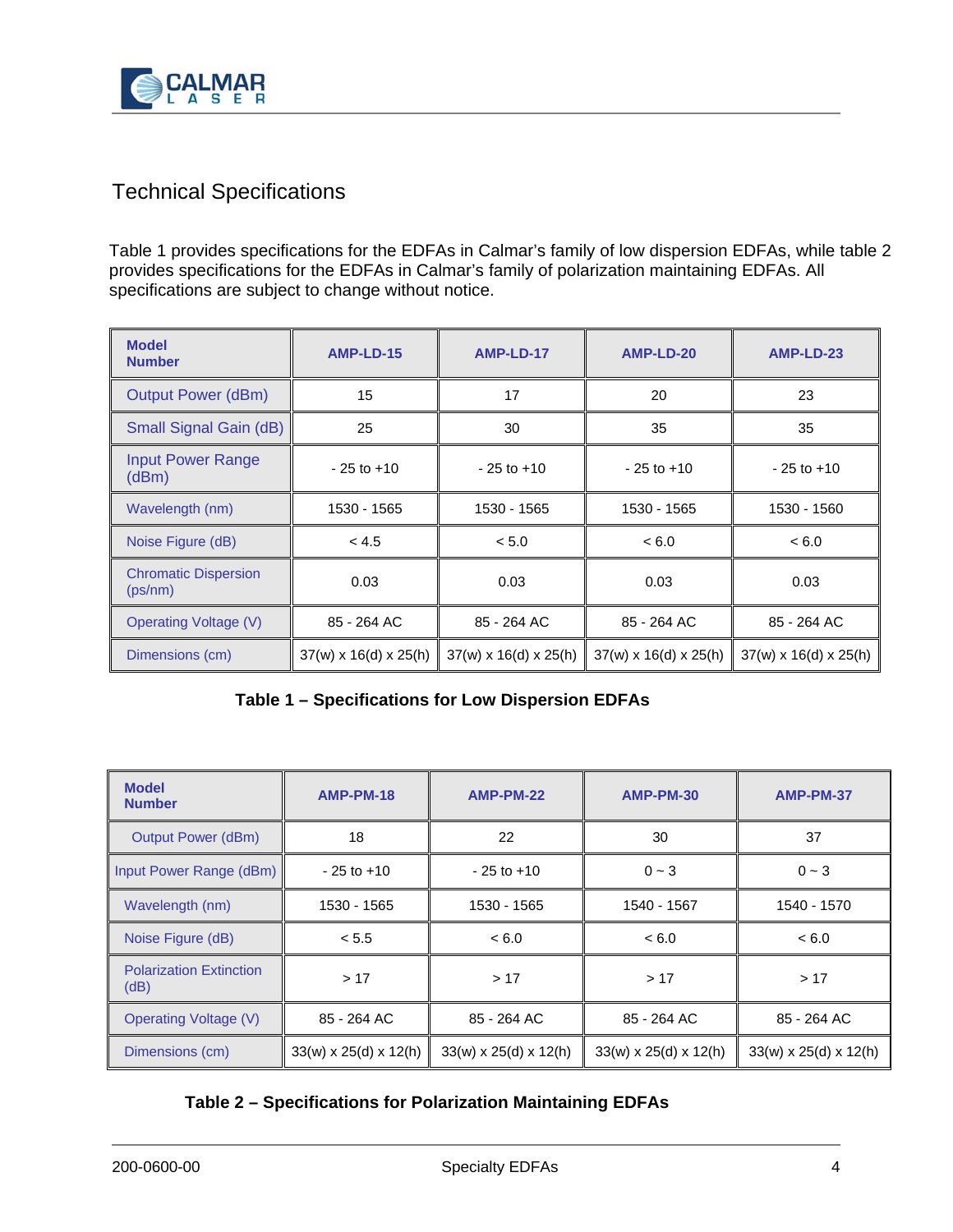

# Performance

The following test results give an indication of the performance of Calmar's Specialty EDFAs. Figure 2 shows a plot of gain versus input power. Figure 3 shows a plot of output power versus input power. Both sets of test results are for Calmar's AMP-LD-15 amplifier.



**Figure 2 – Gain vs. Input Power (AMP-LD-15)**



**Figure 3 – Output Power vs. Input Power (AMP-LD-15)**